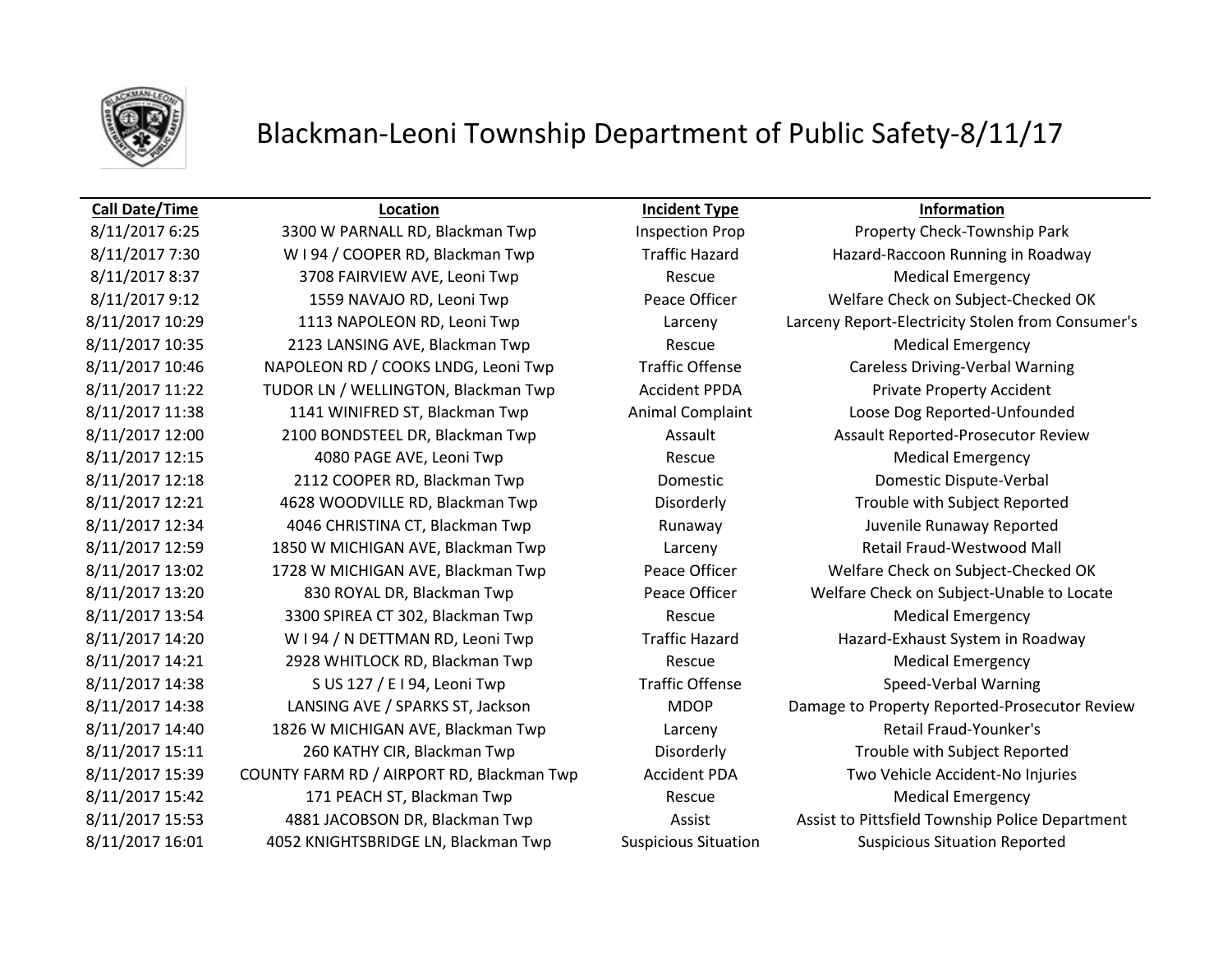

# Blackman-Leoni Township Department of Public Safety-8/11/17

## **Call Date/Time Location Incident Type Information**

8/11/2017 16:42 2777 AIRPORT RD, Blackman Twp Larceny Larceny Retail Fraud-Meijer 8/11/2017 16:48 W I 94 / COOPER RD, Blackman Twp **Accident PDA** Two Vehicle Accident-No Injuries 8/11/2017 16:51 2900 HERITAGE BLVD, Blackman Twp Rescue Rescue Medical Emergency 8/11/2017 16:57 E MICHIGAN AVE / S US 127, Leoni Twp Motorist Assist Motorist Assist Motorist Assist-Vehicle Problems 8/11/2017 17:23 2112 COOPER RD, Blackman Twp Peace Officer Welfare Check on Subject-Unable to Locate 8/11/2017 17:36 E PARNALL RD / COOPER RD, Blackman Twp Traffic Offense Red Light-Verbal Warning 8/11/2017 17:46 LANSING AVE / CUNNINGHAM RD, Blackman Twp Accident PDA Two Vehicle Accident-No Injuries 8/11/2017 18:29 3303 W MICHIGAN AVE, Blackman Twp Alarm Alarm False Burglar Alarm 8/11/2017 19:08 2251 SPRINGPORT RD, Blackman Twp Inspection Prop Property Check-Vista Grande Villa 8/11/2017 19:37 MATHEWS ST / SHERIDAN RD, Leoni Twp Traffic Offense Speed-Verbal Warning 8/11/2017 19:53 5TH ST / N LAKESIDE DR, Leoni Twp Animal Complaint Loose Dog Reported-Verbal Warning to Owner 8/11/2017 19:54 3070 HENDEE RD, Blackman Twp Disorderly Disorderly Trouble with Subject Reported 8/11/2017 20:08 MYERS CT / FALAHEE RD, Leoni Twp Traffic Offense Speed-Citation Issued 8/11/2017 20:55 262 S DETTMAN RD, Blackman Twp Rescue Rescue Medical Emergency 8/11/2017 20:59 216 BROAD ST, Leoni Twp Warrants Subject Arrested on Outstanding Warrant 8/11/2017 21:01 MAPLE GROVE RD / LANSING AVE, Rives Twp Traffic Offense Expired Plate-Verbal Warning 8/11/2017 21:06 5763 WOOSTER RD, Leoni Twp **Alarm** Alarm **False Burglar Alarm** False Burglar Alarm 8/11/2017 21:13 3300 W PARNALL RD, Blackman Twp Inspection Prop Property Check-Township Park 8/11/2017 21:14 CONCORD BLVD / W ARGYLE ST, Blackman Twp **OWI CONCORD OWI Arrest-Lodged at Jail** 8/11/2017 21:15 ANN ARBOR RD / N SUTTON RD, Leoni Twp Traffic Offense Speed-Verbal Warning 8/11/2017 21:28 WAYNE ST / W ARGYLE ST, Blackman Twp Civil Dispute Civil Dispute Civil Dispute Over a Vehicle 8/11/2017 21:39 657 BLACKMAN RD, Blackman Twp Rescue Rescue Medical Emergency 8/11/2017 21:59 E MICHIGAN AVE / N PORTAGE RD, Leoni Twp Reckless Driving Reckless Driver Reported-Unable to Locate 8/11/2017 22:02 4001 FRANKLIN RD, Leoni Twp Inspection Prop Property Check-Caller Heard Noises Outside 8/11/2017 22:27 THORPE RD / COOPER RD, Blackman Twp Fire Structure Fire-Vacant Residence 8/11/2017 23:31 LONGFELLOW AVE / BOARDMAN RD, Blackman Twp Traffic Offense Red Light-Verbal Warning 8/12/2017 1:32 PAGE AVE / FALAHEE RD, Leoni Twp Peace Officer Welfare Check on Subjects-Checked OK 8/12/2017 1:44 3333 E MICHIGAN AVE, Leoni Twp Larceny Larceny Retail Fraud-Meijer